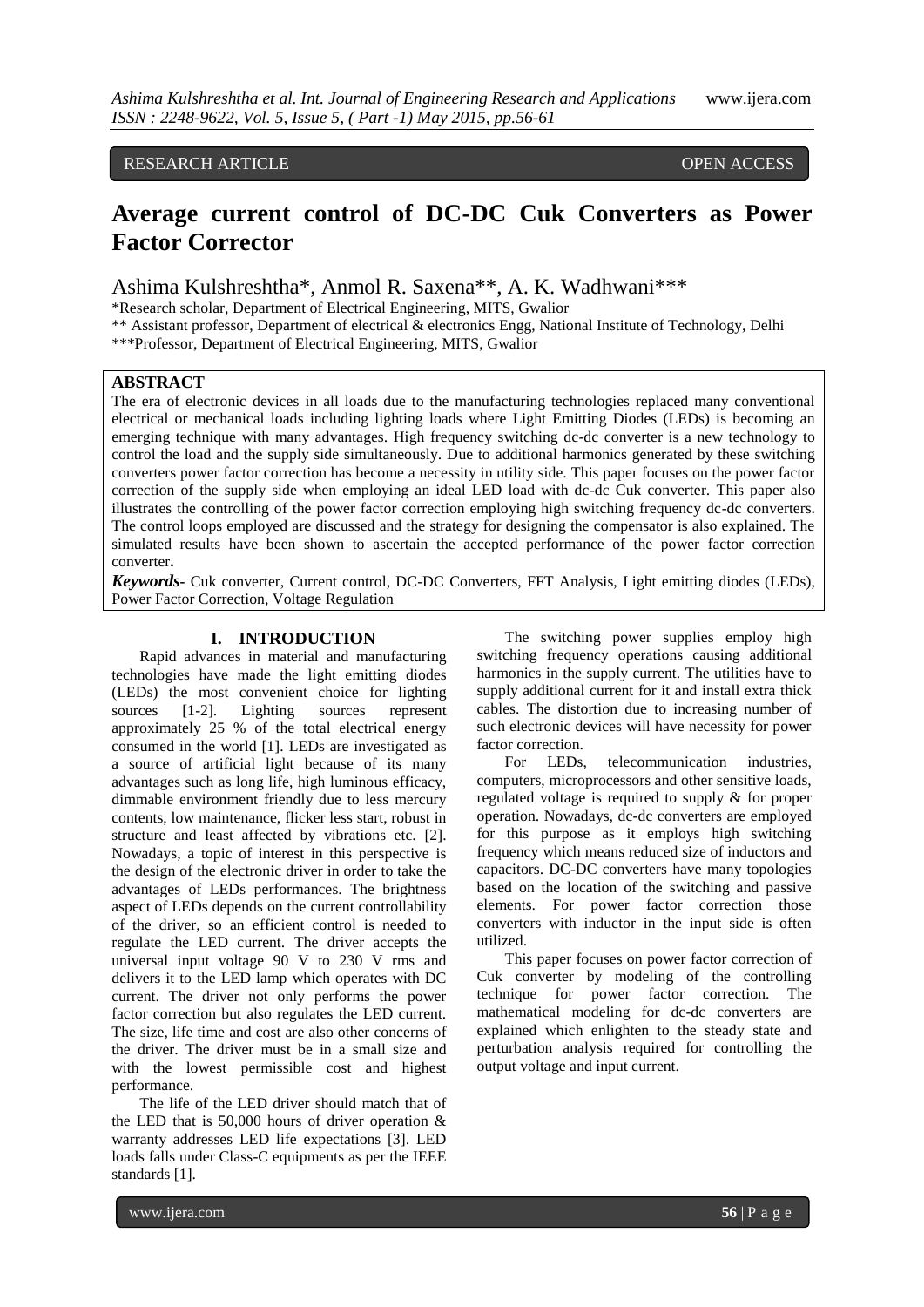

Fig.1 PFC Boost converter.

Most PFC rectifiers utilizes boost converter at their front-end. Boost based PFC converter for LED application has been introduced in [12]. Various variations in this topology is implemented to improve the performance of this converter & is enveloped in [13]. However boost converters have some major practical drawbacks such as the dc output voltage cannot be less than the peak input voltage and high start up inrush current. Therefore, for low output voltage application such as lighting loads, computer or telecommunication industry, an additional converter is required to step down the voltage [14].



Fig. 2 PFC Cuk converter.

Cuk & SEPIC converters are used in these applications as PFC converters. Cuk topology has been introduced for LED application in [1]. The ease of implementation for transformer less electromagnetic interference (EMI) associated with the discontinuous conduction mode (DCM) topology has made fourth order converter preferable over second order boost converter [6-8]. Unlike the SEPIC converter, the Cuk converter has both continuous input and output currents of the converter, the Cuk converter seems to be a potential candidate in basic converter topologies [7].



Fig. 3. PFC SEPIC Converter.

SEPIC based PFC converter is introduced in [16]. This paper presents a comparative analysis of Cuk and SEPIC converter on the basis of their steady-state performance. The controlling of DC-DC converters is done in such a manner so that it regulates output voltage with nearly unity power factor and operates at wide input and output voltage range.

# **III. REVIEW OF PFC CONTROLLING TECHNIQUES**

For PFC, there are many control techniques which can give unity power factor on the input side. These techniques were reviewed in detail in [17].

- Peak current control
- Average current control
- Hysteresis control
- Borderline control
- Discontinuous current PWM control

## *3.1 Peak Current Control*

The sinusoidal input current is shaped by amplifying the output of error compensator of the voltage loop. According to the output of error amplifier, switching  $ON \& OFF$  of switch takes place. Hence small rippled sinusoidal current waveform is generated.

### *3.2 Average Current Control*

This control method allows a better input current waveform. This technique has two control loops: outer voltage loop & inner current loop. Outer voltage loop regulates the output voltage & inner current loop shapes the input current. The current to be control is inductor current as its shaping is easy with switching. The outer voltage loop generates an average reference current which is to be followed by actual input current with ripples. This technique is compatible with converter operating in continuous conduction mode.

### *3.3 Hysteresis Control*

Two sinusoidal current references  $I_{\text{Pref}}$ ,  $I_{\text{Vref}}$  are generated, one for the peak and the other for the valley of the inductor current [17]. According to this control technique, the switch is turned on when the inductor current goes below the lower reference I<sub>VREF</sub>, and is turned off when the inductor current goes above the upper reference I<sub>PREF</sub>, giving rise to a variable frequency control [18]. Also with this control technique the converter works in CICM.

### *3.4 Borderline Control*

In this control approach the switch on-time is held constant during the line cycle and the switch offtime depends on the control loop signal given to the switch. It is turned on when the inductor current falls to zero, so that the converter operates at the boundary

www.ijera.com **57** | P a g e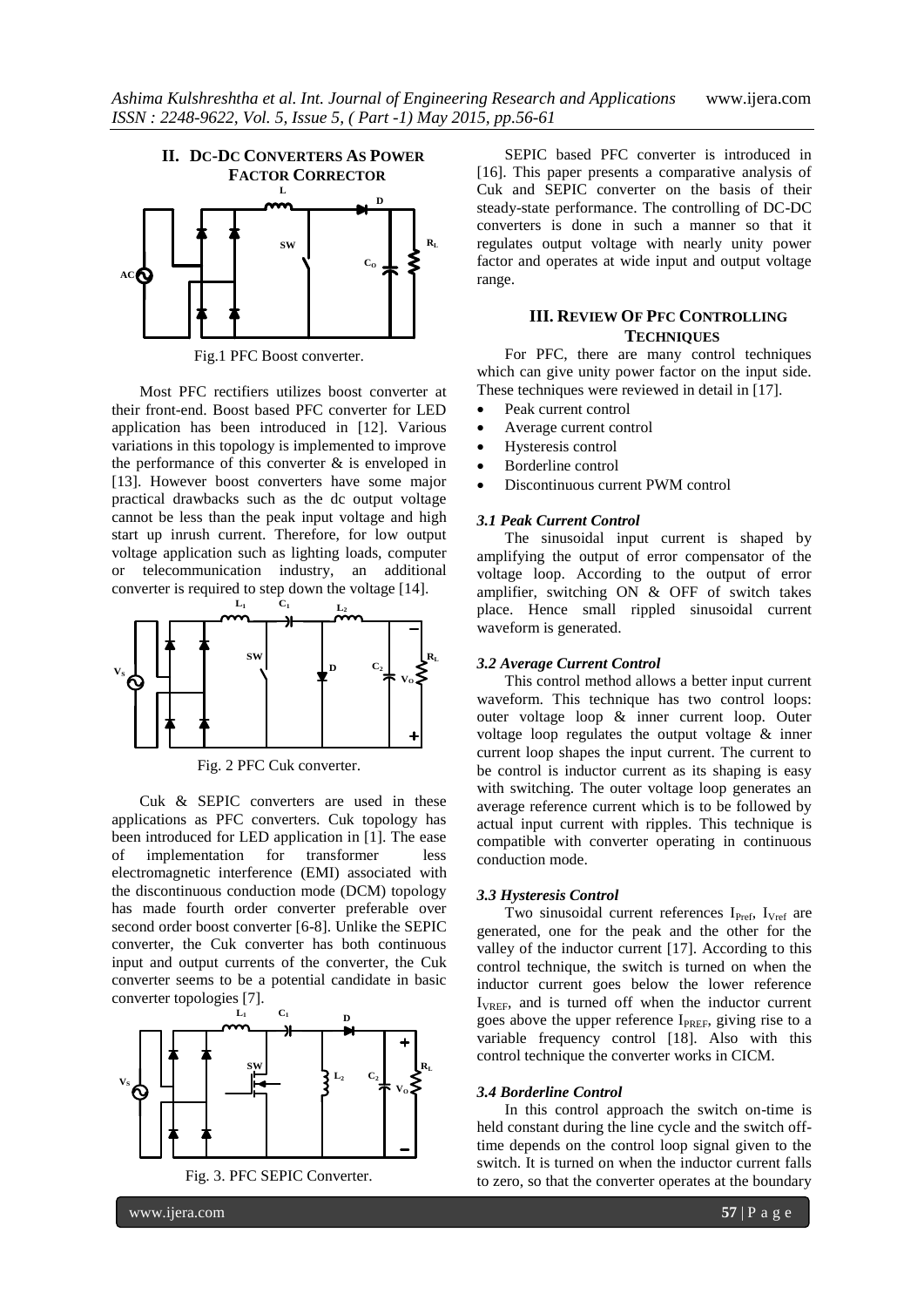between Continuous and Discontinuous Inductor Current Mode (CICM-DICM) [19]. This type of control is a particular case of hysteretic control in which the lower reference  $I_{VREF}$  is zero anywhere.

### *3.5 Discontinuous Current PWM Control*

With this approach, the internal current loop is completely eliminated, so that the switch is operated at constant on-time and frequency [20]. With the converter working in DCM, this control technique allows unity power factor when used with converter topologies like flyback, Cuk and Sepic. Instead, with the boost PFC this technique causes some harmonic distortion in the line current [21].

# **IV. AVERAGE CURRENT CONTROL OF SWITCHED MODE POWER SUPPLIES**

### *4.1 Voltage Regulation.*

The output voltages of dc power supplies are regulated to be within a specified tolerance band. This is accomplished by using a negative-feedback control system, where converter output voltage,  $v_0$  is compared with its reference value, v<sub>oref</sub>. The error amplifier produces the control voltage  $v_c$ , which is used to adjust the duty ratio d of the switch in converter.



 Fig.4. Feedback control system of voltage regulation.

4.1.1 Mathematical modeling of Power stage,  $T_P$ 

The goal of following analysis is to obtain a small signal transfer function  $v_0(s)/d(s)$ , where  $v_0 \& d$ are small perturbations in the output voltage and duty ratio respectively, around their steady state dc operating values  $V_0 \& D$ . the transfer function,  $T_p$ can be derived by state space analysis with inductor currents and capacitive voltages as state variables, x, input voltage,  $V_s$  as input, u and output voltage,  $V_o$  as output, y. These are formulated in state space equations.

# $y = Cx + Du$  $x = Ax + Bu$

Formulation of the value of state variables can be done by using Kirchhoff's voltage and current law (KCL & KVL) for both the cases i.e. when switch is ON & OFF. Averaging the state variables in both the mode and segregating steady state and small ac perturbations we get,

$$
T_P(s) = \frac{v_o(s)}{d(s)}
$$

4.1.2 Modeling of Error Compensator,  $T_c$ 

Compensated Error amplifier is designed by considering the open loop transfer function of the negative feedback system. It is given by,

 $T_{OL} = T_P(s)T_C(s)$ 

The bode plot of open loop transfer function is observed. The compensator should be designed such that it has high gain at low frequencies to minimize the steady state error in power supply output. Its gain crossover frequency at which open loop gain falls to 0 dB, should be as high as possible but lower than the switching frequency. The phase margin should be  $45^{\circ}$ -70 $^{\circ}$  for improved transient response with sudden load change.

## *4.2 Power Factor Correction Control.*



Fig. 5 Current Control for PFC DC-DC converter.

4.2.1 Mathematical modeling of power stage,  $T_P$ .

The dc-dc converter is modeled for power factor correction by deriving by inductor-to-duty ratio control, as duty ratio will control the inductor current. By state space analysis shown in section A, inductor current-to-duty ratio is also derived.

$$
\frac{x(s)}{d(s)} = \frac{i\iota(s)}{d(s)}
$$

4.2.2 Inner Current Control Loop.

Current compensator is implied on Inductor current-to-duty control ratio,  $T<sub>P</sub>$  to form an open loop gain. The open loop gain for power factor correction will be same as explained in section A (ii).

### 4.2.3 Outer Voltage Control Loop

A low frequency small signal model is developed to design voltage compensator. For a constant load, a voltage compensation of  $45^{\circ}$  phase margin is adopted. The control,  $v_c$ -to-output,  $v_o$ 

www.ijera.com **58** | P a g e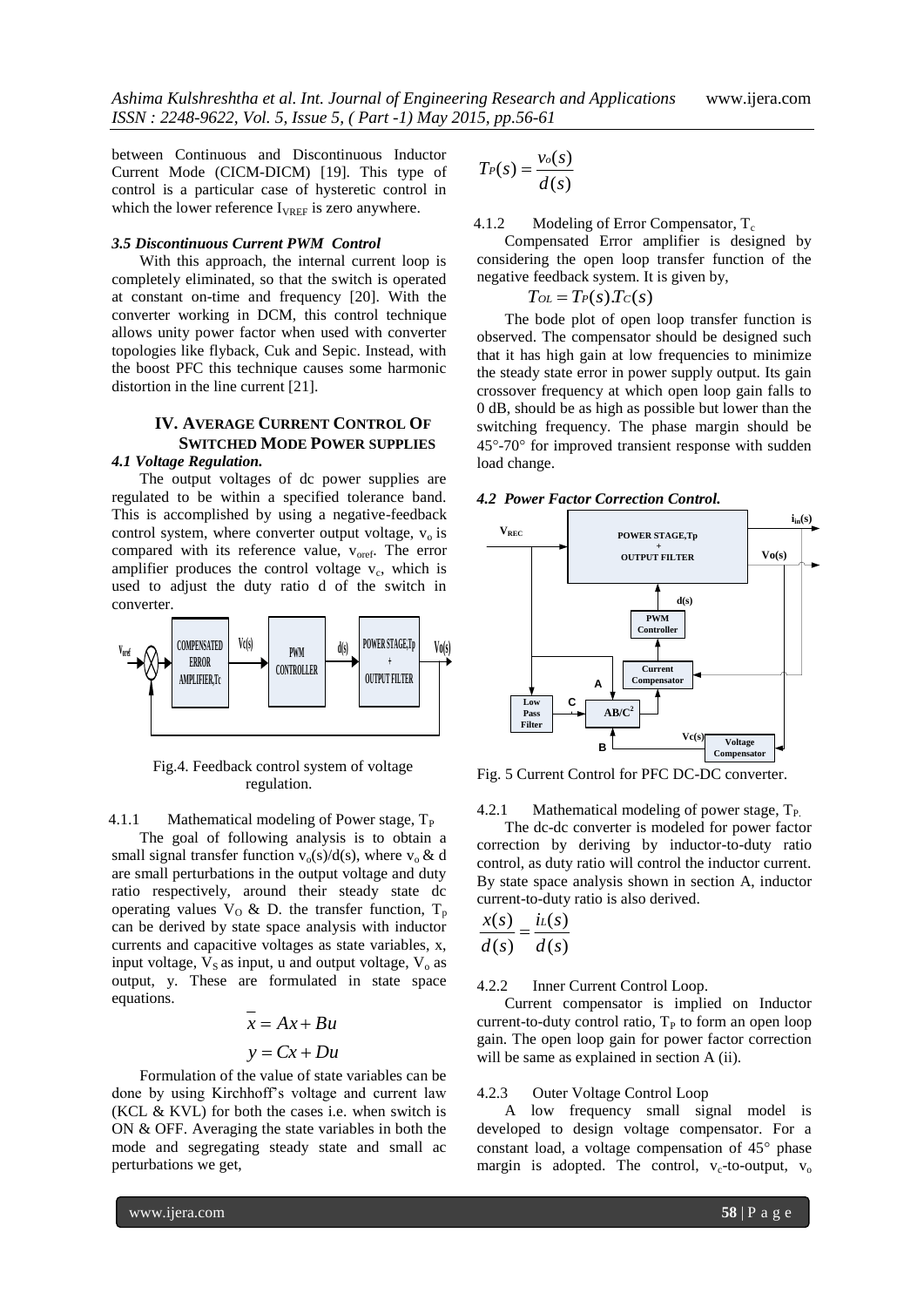transfer function,  $G_V$  and voltage compensator,  $G_{cv}$ forms an open loop transfer function.

As the output voltage is constant with small second harmonic component which distort its shape, the voltage loop bandwidth is selected such that it blocks the 100 Hz or 120 Hz ripple. So the voltage loop bandwidth is much smaller than 100 Hz.

### 4.2.4 Feed-forward loop compensation

Feed-forward loop is applied so that there is no effect on the output voltage,  $V_O$  or input current,  $i_{in}$ with the small variations in input supply voltage,  $V_S$ . Any changes in input voltage will distort the reference current for the current compensator.

$$
i_{ref} = \frac{AB}{C^2}
$$

$$
\frac{\Delta i_{ref}}{i_{ref}} = \frac{\Delta B}{B} - 2\frac{\Delta C}{C}
$$

Feed-forward loop is inserted to compensate the line voltage variation. It is derived from the second order low pass filter. The cut off frequency of the feed-forward low pass filter should be based on the maximum acceptable THD of the input current.<br> $L_1$   $C_1$   $L_2$ 



Fig. 6 shows an example of controlling of PFC converter employing Cuk converter. The design of analog current controller or current compensator using op-amps is as shown in Fig. 7.



Fig. 7 Analog Current Compensator of a PFC converter.

#### **V. RESULTS & DISCUSSION**

 The main objective of the modeling and simulation in MATLAB-SIMULINK is to support the design of the PFC Cuk converter in the function of a lamp driver for LEDs which assures nearly unity power factor with low THD at the AC supply side, 220 V rms and low voltage percentage ripple at 72 V using closed loop control. Fig.8 shows the input voltage  $(V<sub>S</sub>)$ , input current  $(I<sub>S</sub>)$ , output DC voltage  $(V<sub>O</sub>)$  at 72 V LED load. The input current  $(I<sub>S</sub>)$  is closed to pure sinusoidal waveform superimposed on input voltage  $(V<sub>s</sub>)$ . CICM of input current is ensured in the result shown. Fig. 9 shows FFT analysis of input current confirming low total harmonic distortion (THD).



Fig. 8 Simulated results of PFC Cuk converter (a) input voltage, Vs & current, Is.(b) output voltage, Vo.

### **VI. CONCLUSION**

This paper has given a very fundamental but significant idea about the power factor correction utilizing dc-dc Cuk converter with current controlled LED load. Besides, the literature review has been developed to explore a wide perspective of controlling techniques for PFC converters so that it can be used as useful reference guide for power electronic professionals working on ac–dc converters & also the end users of ac–dc converters. The exposition of average current control technique for PFC converter by modeling the converter using state space analysis to mutate input current into pure sinusoidal waveform is also explained. The result showing input current shaped in the form of input voltage & output voltage with low percentage ripple

www.ijera.com **59** | P a g e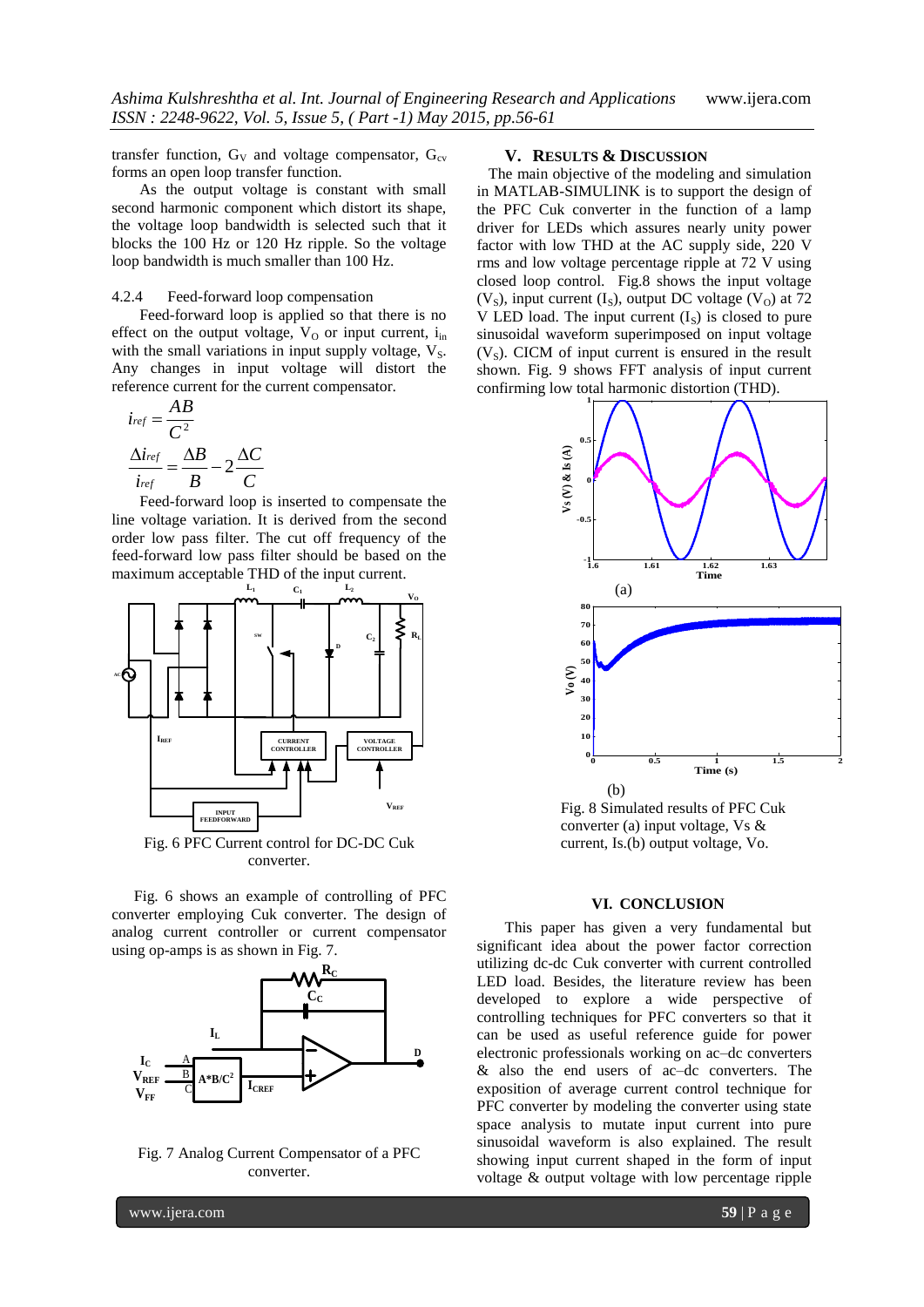& less settling time endorse the operation of PFC Cuk converter. A detailed analysis of harmonic distortion of input current is shown by FFT analysis using MATLAB-Simulink platform.



Fig. 9 FFT Analysis of input current showing the optimized performance of PFC converter

## **REFERENCES**

- [1] Srivastava Ashish, Bhim Singh "*Improved power quality based high brightness LED lamp driver*" International Journal of Engineering Science and Technology, Vol-4, No-1, 2012,pp 135-141.
- [2] Dr. A.F. Hernandez, "*Fundamentals Of LED Drivers", Advance Transformer Co..* pp 1-4, may, 2003.
- [3] Hwu, K.I.; Tu, W.C., "*A high brightness light-emitting diode driver with power factor and total harmonic distortion improved,*" *Applied Power Electronics Conference and Exposition (APEC), 2011 Twenty-Sixth Annual IEEE* , vol., no., pp.713,717, 6-11 March 2011.
- [4] Supratim Basu, "*Single Phase Active Power Factor Correction Converters*," Ph. D.

Dissertation, Dept. Energy & Env., Chalmers Univ., Sweden, 2006.

- [5] Supratim Basu, M. H.J. Bollen, T.M.Undeland, "*PFC Strategies In Light Of EN 61000-3-2",* EPE PEMC 2004 Conf., Riga, Latvia, Sept.2003.
- [6] D. S. L. Simonetti, J. Sebastian, and J. Uceda, "*The discontinuous conduction mode Sepic and Cuk power factor preregulators: Analysis and design,*" *IEEE Trans. Ind. Electron.*, vol. 44, no. 5, pp. 630–637, Oct.1997.
- [7] Fardoun, A.A.; Ismail, E.H.; Sabzali, A.J.; Al-Saffar, M.A., "*New Efficient Bridgeless Cuk Rectifiers for PFC Applications," Power Electronics, IEEE Transactions on* , vol.27, no.7, pp.3292, 3301, July 2012.
- [8] M. Brkovic and S. Cuk. "*Input current shaper using Cuk converter.*" In Proc. Int. Telecommum, Energy Conf., 1992, pp. 532- 539.
- [9] N. Mohan, T. M. Undeland, and W. P. Robbins, *Power Electronics: Converters, Applications And Design.* New York, NY, USA: Wiley, 2009.
- [10] Daniel W. Hart*, Power Electronics,* 1st ed., McGraw-Hill Co., New York , USA, 2011, pp. 231.
- [11] L. H. Dixon, Jr. , "*High Power Factor Pre-Regulator For Offline Power Supplies*", Unitrode Switching Power Supply Design Seminar Manual, Paper I2, SEM-700, 1990.
- [12] Manjing Xie, *"Digital Control For Power Factor Correction",* Ph.D Dissertation, Virginia Polytechnic Institue, Blacksberg, Virginia.
- [13] Calleja, A.J.; Rico-Secades, M.; Cardesin, J.; Ribas, J.; Corominas, E.L.; Alonso, J.M.; Garcia, J., "*Evaluation of a high efficiency boost stage to supply a permanent LED emergency lighting system,*" *Industry Applications Conference, 2004. 39th IAS Annual Meeting. Conference Record of the 2004 IEEE* , vol.2, no., pp.1390,1395 vol.2, 3-7 Oct. 2004.
- [14] Figueiredo, J.P.M.; Tofoli, F.L.; Silva, B.L.A., "*A review of single-phase PFC topologies based on the boost converter,*" *Industry Applications (INDUSCON), 2010 9th IEEE/IAS International Conference on* , vol., no., pp.1,6, 8-10 Nov. 2010.
- [15] Aguilar, D.; Henze, C.P., "*LED driver circuit with inherent PFC*," *Applied Power Electronics Conference and Exposition*